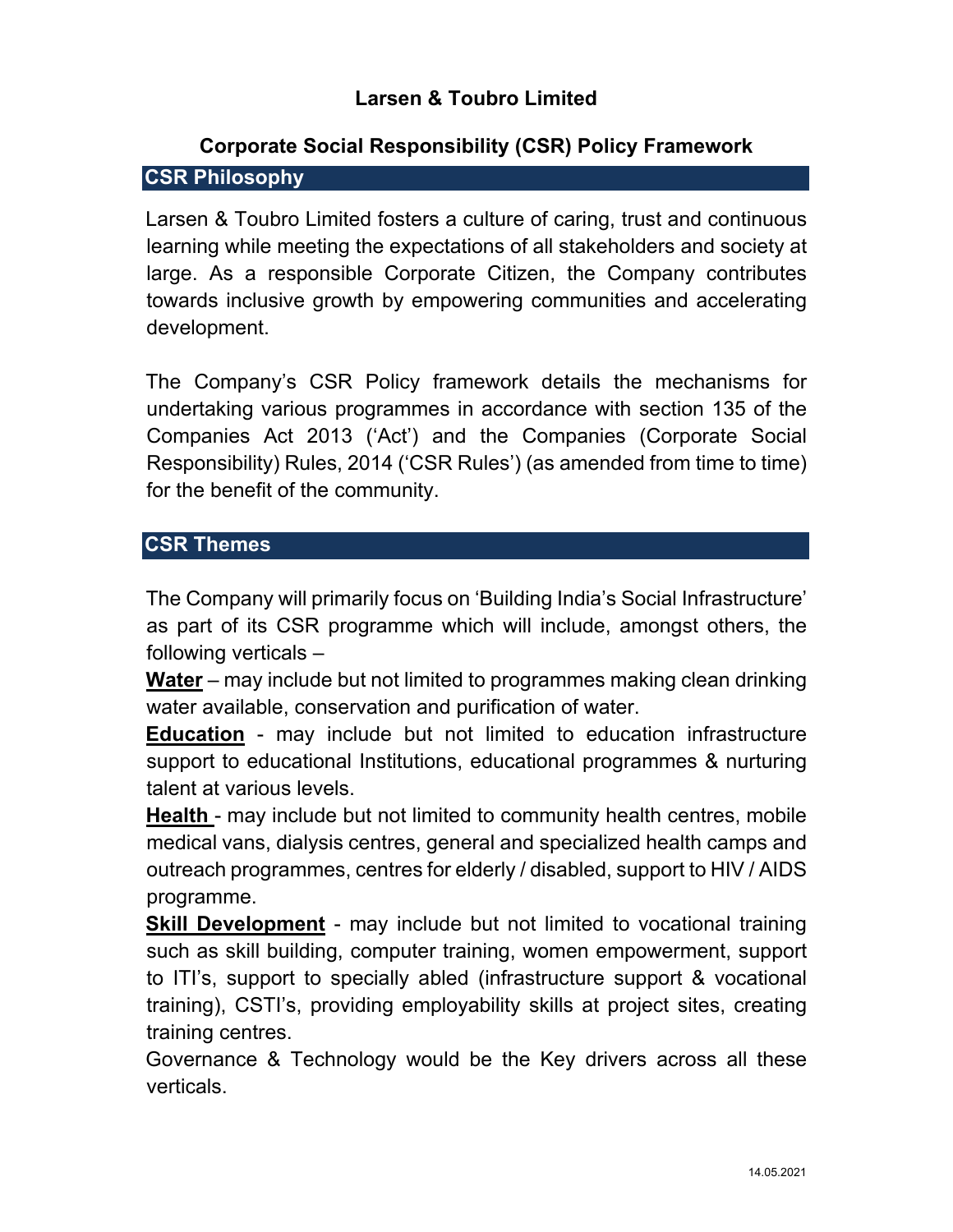## **CSR Budget**

- The Board of the Company shall allocate at least 2% of the average profit (as required by Companies Act 2013) during the three preceding financial years.
- The Company may collaborate or pool resources with other entities to undertake CSR activities.
- In case of any surplus arising out of CSR programmes, the same shall not form part of business profits of the Company and shall be ploughed back into the same project or transferred as per the provisions of the CSR Rules.
- The Company will comply with the provisions of the Act and the CSR Rules with respect to Unspent CSR amount with regard to Ongoing Projects and projects other than Ongoing Project.

#### **CSR - Roles and responsibilites**

**The CSR Governance structure comprises of the Board, CSR Committee, Corporate CSR Team, IC CSR Teams and Unit CSR Teams.** 

#### **The Board:**

The Board of Directors of the Company will:

- Approve the CSR Policy of the Company
- Ensure spend of 2% of profits
- Ensure disclosure of the content of the CSR Policy in its report, place the Policy, Annual Action Plan and provide details of the Committee Composition on the Company's website as prescribed under Section 135 of the Act and the CSR Rules
- Ensure that the social programmes undertaken are aligned to the CSR Policy of the Company
- Specify reasons in its report for not spending the earmarked amount in case the Company fails to spend such amount
- Approve the Annual Action Plan (including amendments thereto) as recommended by the CSR Committee
- Authorize the CSR Committee to undertake urgent CSR activities in the nature of disaster relief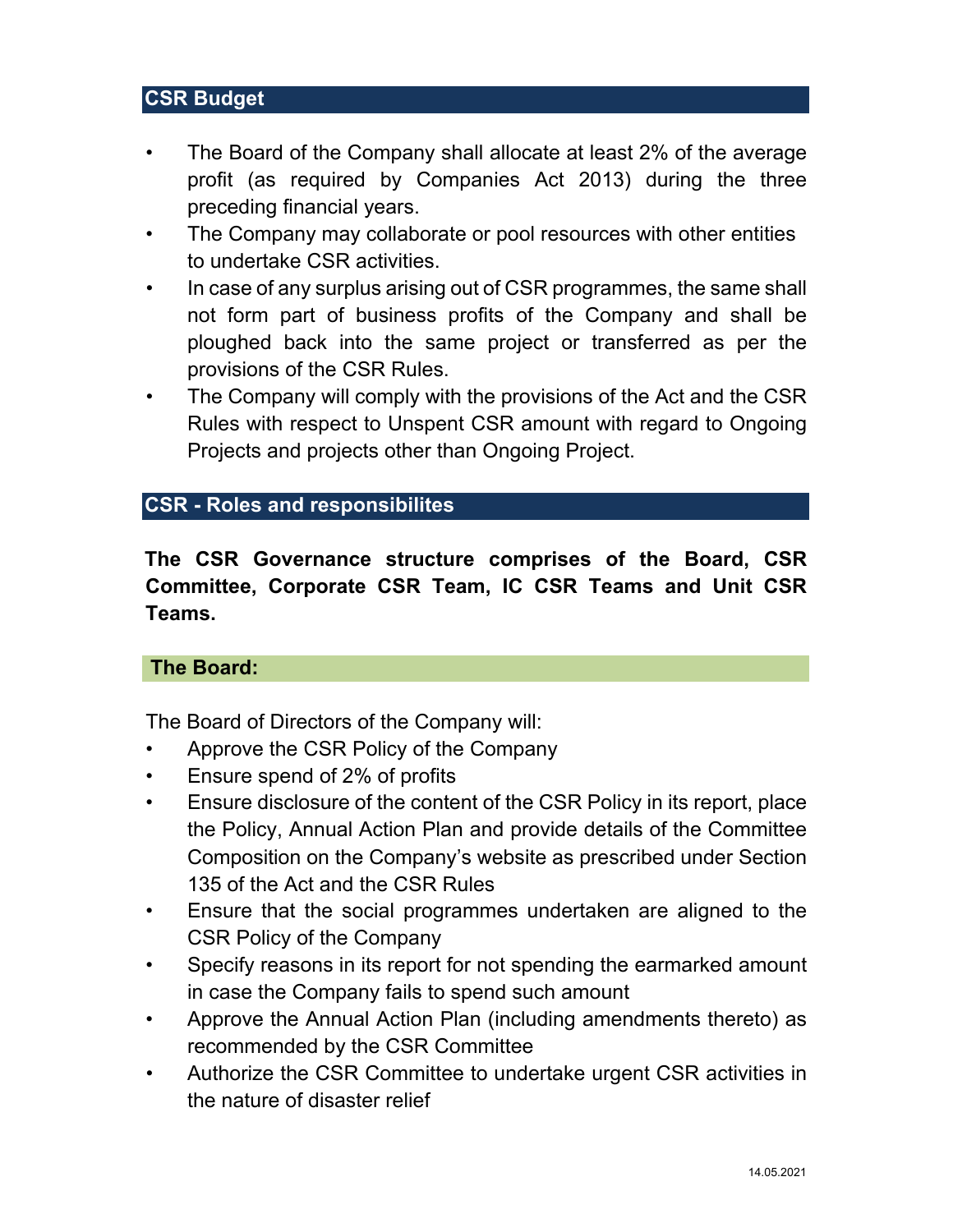• Oversee and adhere to all other responsibilities as mandated by the CSR Rules.

## **CSR Committee of the Board:**

The Board has formed the CSR Committee in accordance with the requirements of the Act.

### **Responsibility of the CSR Committee:**

- Formulate and recommend the CSR Policy to the Board for approval
- Monitor the Policy from time to time
- Recommend the amount of expenditure to be incurred on CSR programmes
- Recommend to the Board 'Ongoing Projects' that require multi-year implementation and also may designate some of the existing CSR projects as 'Ongoing Project' subject to compliance with the CSR Rules in this regard
- Approve urgent CSR activities in the nature of disaster relief and inform the Board subsequently of the same
- Constitute transparent monitoring mechanism for ensuring implementation of the CSR programme
- Allocate the programmes to the Independent Companies ('IC's) / Corporate to implement the same
- Recommend the Annual Action Plan (including amendments thereto) to the Board for approval

#### **Corporate CSR Team:**

#### **Responsibilities of the Corporate CSR Team:**

- Spread awareness regarding the approved CSR policy
- Facilitate effective implementation of L&T 's CSR policy across ICs and locations
- Provide guidance to IC CSR teams and Unit CSR teams and the IC management to ensure that all CSR programmes are aligned with L&T's CSR policy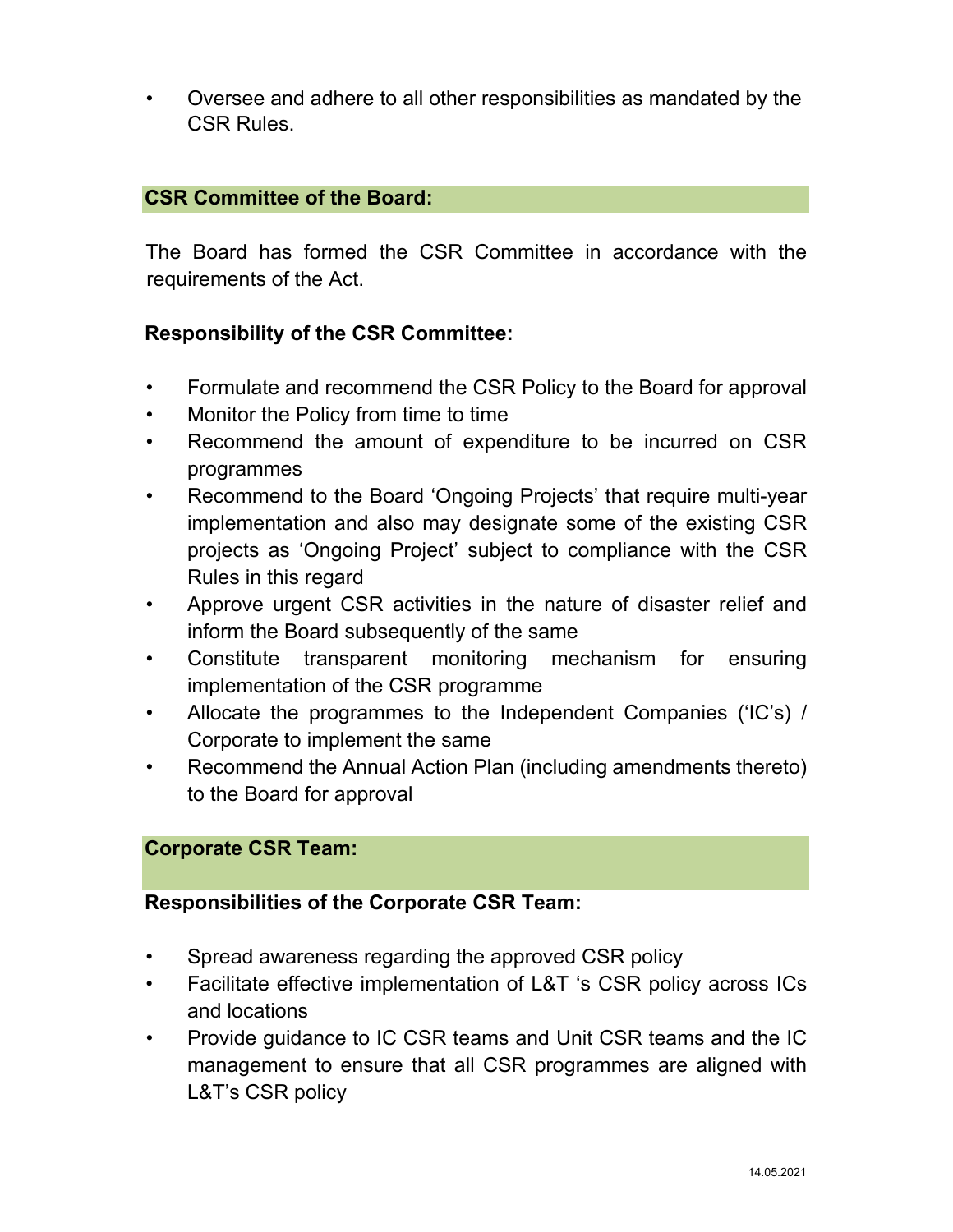- Recommend programmes to be undertaken during the financial year to the CSR Committee of the Board
- Prepare the Annual Action Plan delineating the CSR Programmes to be carried out during the financial year, including the budgets thereof, their manner of execution, implementation schedules, modalities of utilisation of funds, and monitoring & reporting mechanism for the CSR Programmes
- Promote synergy amongst ICs / locations and share best practices to achieve desired outcome for community development
- Develop measurable benchmarks and get the same approved by the CSR Committee
- Facilitate the social impact assessment studies through an independent agency for all CSR programmes of more than Rs. 1 crore at such intervals as may be prescribed by law
- Monitor that the CSR funds are used for the purpose for which they were approved by the Board and facilitate the obtaining of a CFO certificate to that effect.

## **IC CSR and Unit CSR Teams:**

#### **Responsibilities of the IC CSR and Unit CSR Team:**

- Identify programmes to be undertaken during the financial year and send the same to the Corporate CSR team to obtain CSR Committee / Board approval
- Implement the approved programmes so as to achieve desired outcome
- Report on the status of implementation of the programmes to the Corporate CSR Team on quarterly basis

#### **Implementation**

- CSR programme will be undertaken by the Company in identified areas. The Company will undertake need assessments as and when required.
- The time period / duration over which a particular programme will be spread, will depend on its nature, extent of coverage and the intended impact of the programme.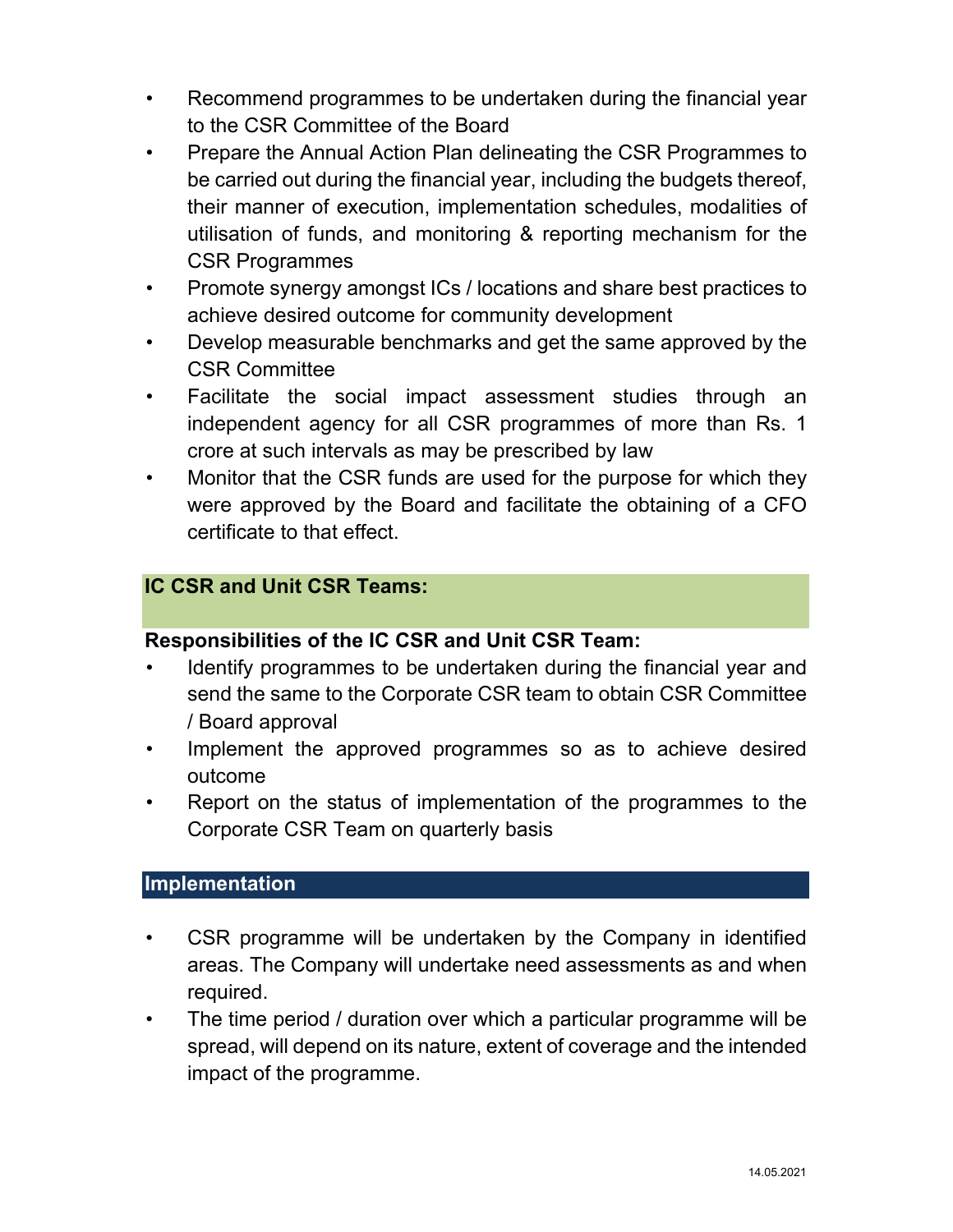- The Company may enter into partnerships with the government, business partners and communities to create multiplier effect of its social programmes.
- The mode of implementation of CSR programmes will include a combination of direct implementation and / or through partners such as NGOs, Trusts, academic institutions, business associates, registered societies etc. The Company will select its partners after appropriate due diligence and after complying with applicable laws.
- The Company may use the services of internal teams, employee volunteers, expert agencies, consultancy firms etc. wherever required for carrying out base line surveys, guidance on programme design and implementation, impact assessment surveys, etc.

### **Monitoring and Reporting Framework**

At the Unit and IC level:-

- The ICs will be responsible for monitoring and implementing their respective CSR programmes.
- The ICs will report the spend against each programme in the accounting system established by the Company.
- The IC CSR team will ensure that any capital assets acquired/created out of CSR funds are utilized for the purpose intended and in compliance with the provisions of the CSR rules.
- IC CSR team will ensure that the CSR budget allocated is spent in accordance with the stated objectives and scope of the project
- In event of short spend against allocated budget, IC shall provide reasons for the same.
- The IC CSR and Unit CSR teams and the ICs will ensure the effectiveness of its CSR programmes through third party audits and report the CSR performance to the Corporate CSR Team.

At Corporate CSR Team level:

- The Corporate CSR Team has constituted a mechanism to monitor and report the progress of its CSR programmes.
- An accounting system has been established by the Company to ensure programme wise accounting of CSR spends.